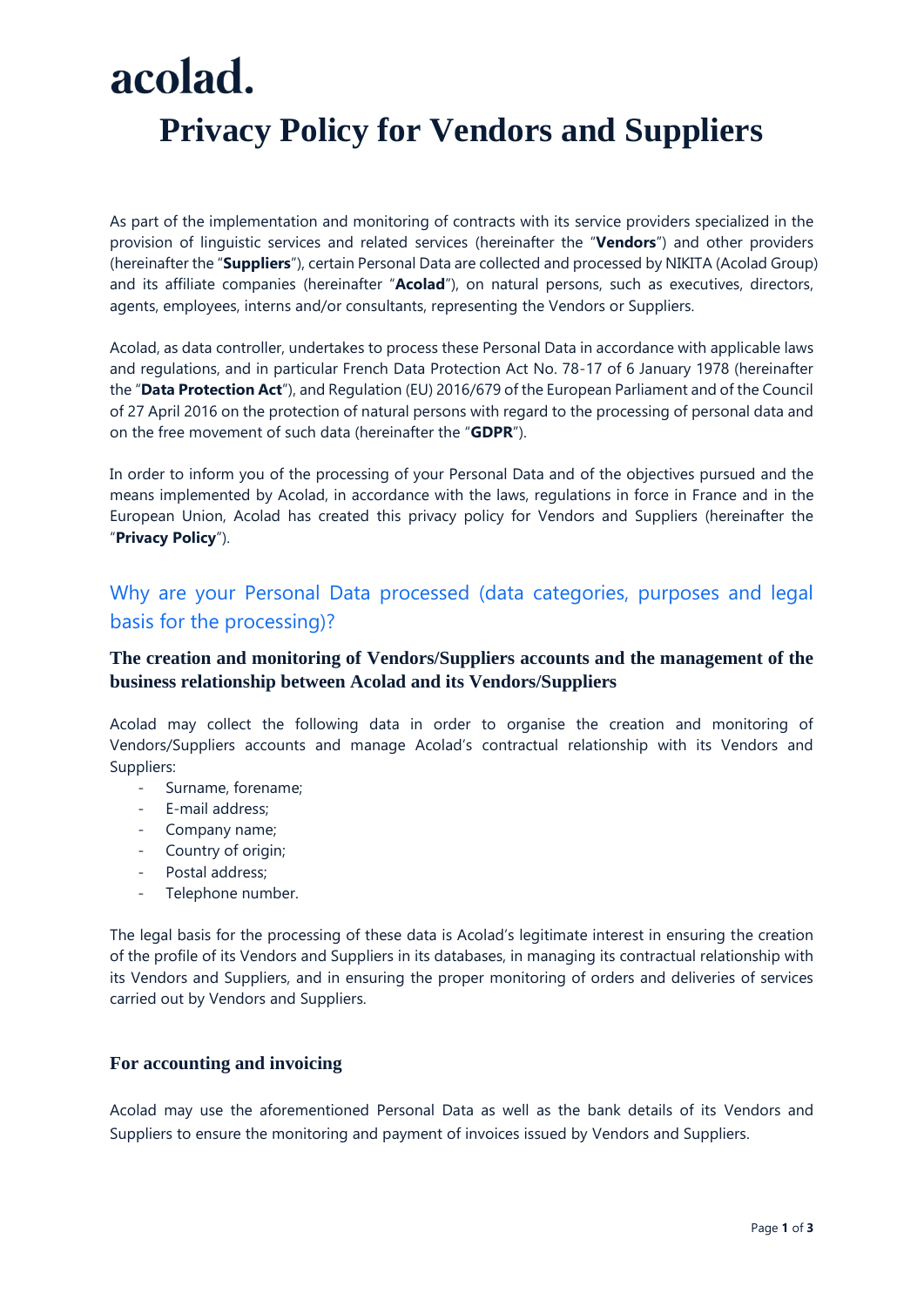The legal basis for this processing is Acolad's legitimate interest in keeping its accounting up to date, in accordance with its legal obligations.

#### **For communication to Vendors/Suppliers**

Acolad may also use the aforementioned Personal Data for communication purposes, to send newsletters, information, and invitations to events.

The legal basis for this processing is Acolad's legitimate interest in developing its relations with its Vendors and Suppliers.

#### Who are the recipients of your Personal Data?

The Personal Data collected are intended solely for the exclusive use of Acolad. However, they may be communicated to certain subcontractors or third parties acting on behalf of Acolad or having a legitimate interest such as:

- o Government offices: URSSAF (French social security collection body), Public Treasury;
- o Providers: IT services, payroll software, banking services and software, postal and delivery services;
- $\circ$  Local authorities, if required by law or in the case of an investigation and in accordance with local regulations.

Certain subcontractors or third parties may be located outside the European Union. In these circumstances, the transfer of Personal Data is governed by data transfer contracts incorporating the European Commission's Standard Contractual Clauses.

#### What is the retention period for your Personal Data?

Acolad does not retain your Personal Data any longer than necessary for the purpose for which they were collected, unless Acolad is legally obliged to retain your Personal data for a longer period.

#### What measures ensure the security of your Personal Data?

Acolad undertakes to adopt all reasonable, appropriate technical and organisational security measures in order to guarantee the integrity, availability and security of your Personal Data against any misuse, alteration or destruction.

To this end, Acolad has implemented technical measures (such as firewalls) and organisational measures (such as a username/password system, physical protection methods). Computer workstations are systematically locked and accessible only via a username and password system. Working time and payroll management software also require access via a username and password.

#### What are your rights?

In accordance with the Data Protection Act and the GDPR, you have a right to access and rectify your Personal Data, enabling them to be rectified, completed, updated or deleted when they are inaccurate, incomplete or obsolete. You also have a right to restrict the processing of data and a right to object to the processing of data for legitimate reasons.

acolad.